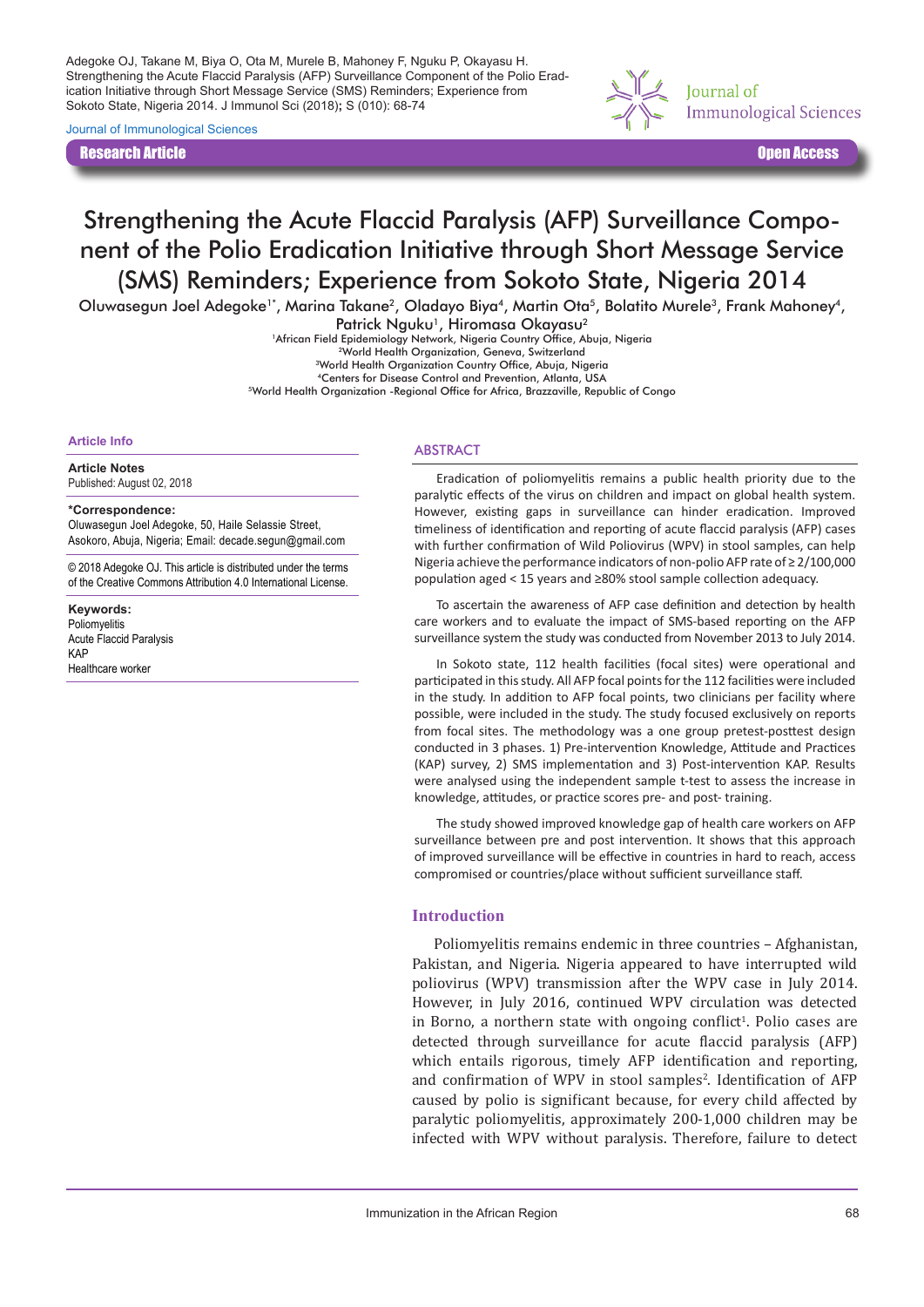cases early enough and to respond promptly through supplementary immunization activities (SIA) will hinder the ability to eradicate polio. Consequently, sensitive surveillance is required to monitor the epidemiological situation as an indicator of programme impact, and to guide the immunization strategy, as a means to achieve and sustain eradication. The two major AFP surveillance performance indicators are 1) non-polio AFP rate of ≥  $2/100,000$  population aged < 15 years old and 2) ≥80% stool sample collection adequacy. In addition, the Global Polio Eradication Initiative (GPEI) utilizes environmental surveillance, in which sewage samples are collected and analysed to provide supplementary information, particularly in urban populations where AFP surveillance is absent or questionable, persistent virus circulation is suspected, or there is a high risk of virus re-introduction. In Nigeria, environmental samples are currently collected at 43 sites in 10 states and the Federal Capital Territory<sup>2</sup>.

In 2015, Nigeria achieved a NP-AFP rate of 17.1/100,000 and  $98\%$  stool sample adequacy respectively<sup>2</sup>. However, the recent discovery of undetected transmission in Borno highlighted the challenge of maintaining the quality of surveillance in inaccessible areas<sup>1</sup>. Furthermore, a community study indicated that awareness and knowledge of AFP surveillance is low among the community in Northern Nigeria despite the polio eradication campaign that has been ongoing for more than a decade<sup>3</sup>. These suggest the existence of gaps in AFP surveillance, which need to be closed to achieve polio eradication.

In Nigeria, a focal point for AFP surveillance is assigned at each AFP reporting site, responsible to immediately report any suspected AFP cases to the Disease Surveillance Notification Officer (DSNO) at the district level and to conduct active AFP case search. The DSNO examines each case identifying children with symptoms of paralysis and collects adequate amounts of stool samples from the child within a specific time period. The DSNO is responsible for transporting the sample (via reverse cold chain) to a certified laboratory for confirmation and genetic classification of any isolated virus into non-polio, Sabin or WPV4 . The DSNO is also responsible for conducting regular "active surveillance" visits to health facilities to remind health workers and focal points to report AFP cases immediately, although in practice this does not always happen regularly because of logistical challenges and other factors. The active case search activities by the focal point and by the DSNO are important as some clinicians who see AFP cases in their everyday practice are either not aware of the reporting system or forget to report unless reminded regularly.

The increased use of mobile phones and expanded network coverage over the last decade has provided a unique opportunity for surveillance using phone. Mobile phone subscription in sub-Saharan Africa increased annually by 49% between 2002 and 2007 as compared to a 17% increase in Europe<sup>5</sup>. According to the Nigerian Communication Commission (NCC), in September 2015 Nigeria had approximately 150 million active subscribers, 98% of which are GSM mobile lines<sup>6</sup>. Initiatives using short message service (SMS) to collect data already exists in Nigeria and other parts of Africa especially in health care service delivery through reminders and feedback. The application of the technology for AFP surveillance poses an opportunity for real-time data collection for quick action and suitable feedback mechanism to health care workers.

We conducted a pilot study in the state of Sokoto to evaluate the impact of refresher training and weekly SMSbased reminders and reporting on the AFP surveillance system. The specific objectives are to 1) assess the changes in Knowledge, Attitude and Practice (KAP) among surveillance focal points and clinicians and 2) assess the progress in improving AFP surveillance indicators (e.g. reporting rate, timing).

# **Methods**

# **Study site and population**

The study was conducted in Sokoto state, in Northwest Nigeria. There are two major ethnic groups in the state: Hausa and Fulani. The state is divided into 23 local government areas, has 675 health facilities with 127 of them listed as AFP reporting centres, which are categorized as high, medium or low AFP reporting sites. In Sokoto State, 112 of these sites were operational and participated in this study. All AFP focal points for the 112 facilities were included in the study. In addition to AFP focal points, two clinicians were selected per facility where possible for inclusion in the study.

# **Study design**

The experimental study has a one-group pretest-posttest design. It was conducted in three stages. The first stage was the baseline assessment of the knowledge, attitude, and practice (KAP) of the health care workers. The second stage entailed two interventions, the first part being the training of both focal points and clinicians and the second part being the use of SMS reminders for AFP reporting for a period of 36 weeks in addition to the routine method. The third stage of the study was the follow-up assessment of health care worker awareness and knowledge of AFP and the surveillance process.

# **Baseline assessment of AFP detection and notification of health care workers**

The baseline KAP of AFP focal points and clinicians from the health facilities was evaluated using a questionnaire, which assessed knowledge of signs of AFP, causes, samples and timing, reverse cold chain and reporting channel of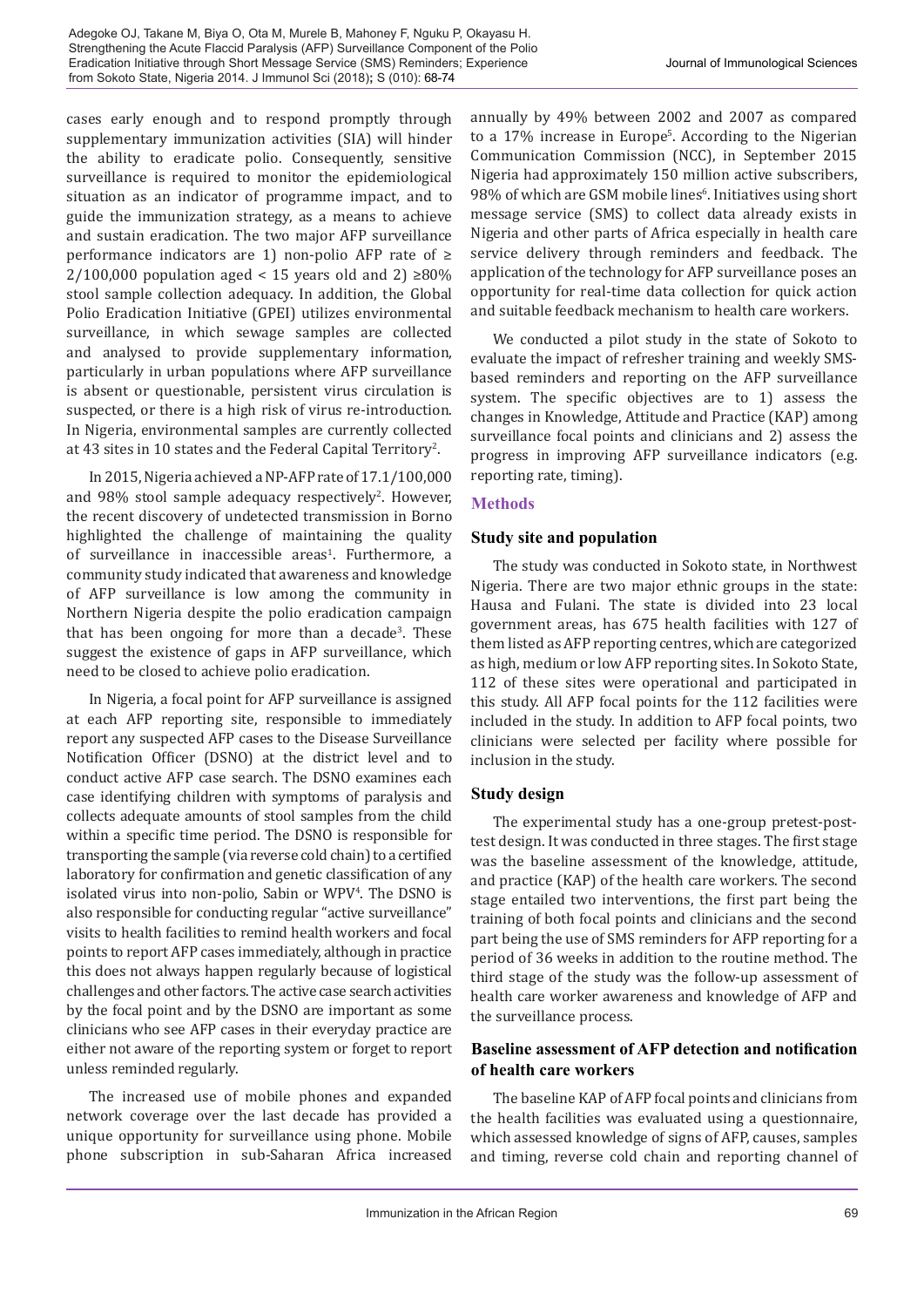#### **Table 1:** List of Knowledge, Attitude and Practice (KAP) questions

| Category  | Questions                                                           |  |  |
|-----------|---------------------------------------------------------------------|--|--|
| Knowledge | Can you define the "AFP case definition"?                           |  |  |
|           | Do you know what an active case search is?                          |  |  |
|           | Have you been formally trained on AFP surveillance?                 |  |  |
|           | Do you know who to contact in case you see a child<br>with AFP      |  |  |
|           | How would you store and transport stool specimen?                   |  |  |
| Attitude  | Do you believe polio is a serious public health issue?              |  |  |
|           | Is reporting AFP a priority in your work?                           |  |  |
| Practice  | Do you have an AFP poster displayed in your health<br>facility?     |  |  |
|           | Do the posters include a contact number for reporting<br>AFP cases? |  |  |

AFP when detected (Table 1). The health care workers were then given a short training course on AFP detection and the surveillance system using standardized training materials. After that the participating health care workers (focal points, clinicians, and DSNOs) were trained on the processes involved in the SMS reminders and reporting system, and their contact mobile telephone numbers were recorded. They were requested to continue the traditional AFP reporting system in addition to the SMS method.

# **Use of SMS reporting system**

The SMS reporting method is a semi-automated system using the RapidSMS platform that automatically sends out reminders to health care workers at a designated time, receives reports and aggregates the information on the system dashboard. RapidSMS is an open source SMS application platform written in the Python programming language<sup>7</sup> . During the implementation phase of the SMSbased reminder system, SMS reminders were sent to the focal points and clinicians every Friday with the following messages tailored according to the profile of the health worker

Clinicians: "Please report any suspected case of AFP in your health facility to the AFP focal point."

AFP focal points: "Do you have any new case of AFP? Please remember to report immediately any acute flaccid paralysis cases immediately to the DSNO for investigation. Ask all health workers in the facility about any AFP cases this week that they haven't reported."

DSNO: "Please report all AFP cases for the week.".

The focal point was reminded to do active case search and report all suspected AFP case to the DSNO for investigation. A second reminder was sent on the following Monday to all participants who had not yet responded.

Each week reports from the FPs and DSNOs were checked and discrepancies resolved immediately. Even if no AFP cases were seen at the facility that week, the FP is required to report zero cases to the DSNO (zero reporting).

Once a suspected AFP case was reported by SMS, an automated SMS reply was sent to the focal point requesting the case information (e.g., name, sex, date of onset, date reported). The system was managed by a data clerk who sorted the health care worker reports categorizing them into 'zero reporting' and 'suspected AFP 'using the system tool. For suspected AFP cases, the data clerk sorted feedback based on reported information that included the name, age, date reported, the number of AFP cases reported at the site, and the number of AFP cases reported to the DSNO.

# **Post-training assessment of KAP of health care workers and review of clinic registries**

After sending SMS reminders to all focal points for 36 weeks, the investigators visited the same facilities and administered the same standardized KAP questionnaire as in the pre-intervention phase. During the follow-up assessment, active case search through register review was conducted: potential AFP cases in facility records of relevant hospital departments (e.g., outpatient, paediatric, physiotherapy, neurology, etc.) were sought for missed AFP cases using standardized criteria. The interviewer looked for AFP relevant symptoms (e.g., paralysis, unsteady gait, pain in legs, inability to walk and weakness) in the diagnosis registers and crosschecked with the AFP line list for the preceding 3 months (May 1, 2014, to July 31, 2014).

# **Data collection**

Data collectors were selected from among the Nigeria Field Epidemiology Laboratory and Training Program (NFELTP) students for the pre and post evaluation. They received training on AFP case definitions, study protocol, and data collection framework for the KAP survey. A field pilot was also conducted successfully in two health facilities before commencing on the main study. An active case search data through register review questionnaire was obtained post follow-up assessment. For the implementation phase, data was collected using the AFP SMS reporting system.

# **Data analysis**

All KAP data were cleaned and entered into an electronic database using Epi-info 7 software (US Centers for Disease Control and Prevention) and analysed using SPSS (IBM Statistical Package for the Social Sciences, Version 21). We determined the proportion of health care workers that participated in the baseline and follow-up KAP assessment. Using an independent sample t-test (2-tailed), we assessed the increase in knowledge, attitudes, or practice scores preand post- training. An independent sample t-test was used because the pool of respondents pre- and post- intervention changed considerably. There were four questions selected for knowledge, 2 for practices and 2 for attitudes. The mean score was calculated by adding up the score (Yes=1, No=0) on correct responses for questions to determine KAP. Scores range from  $0 - 8$  (Table 1).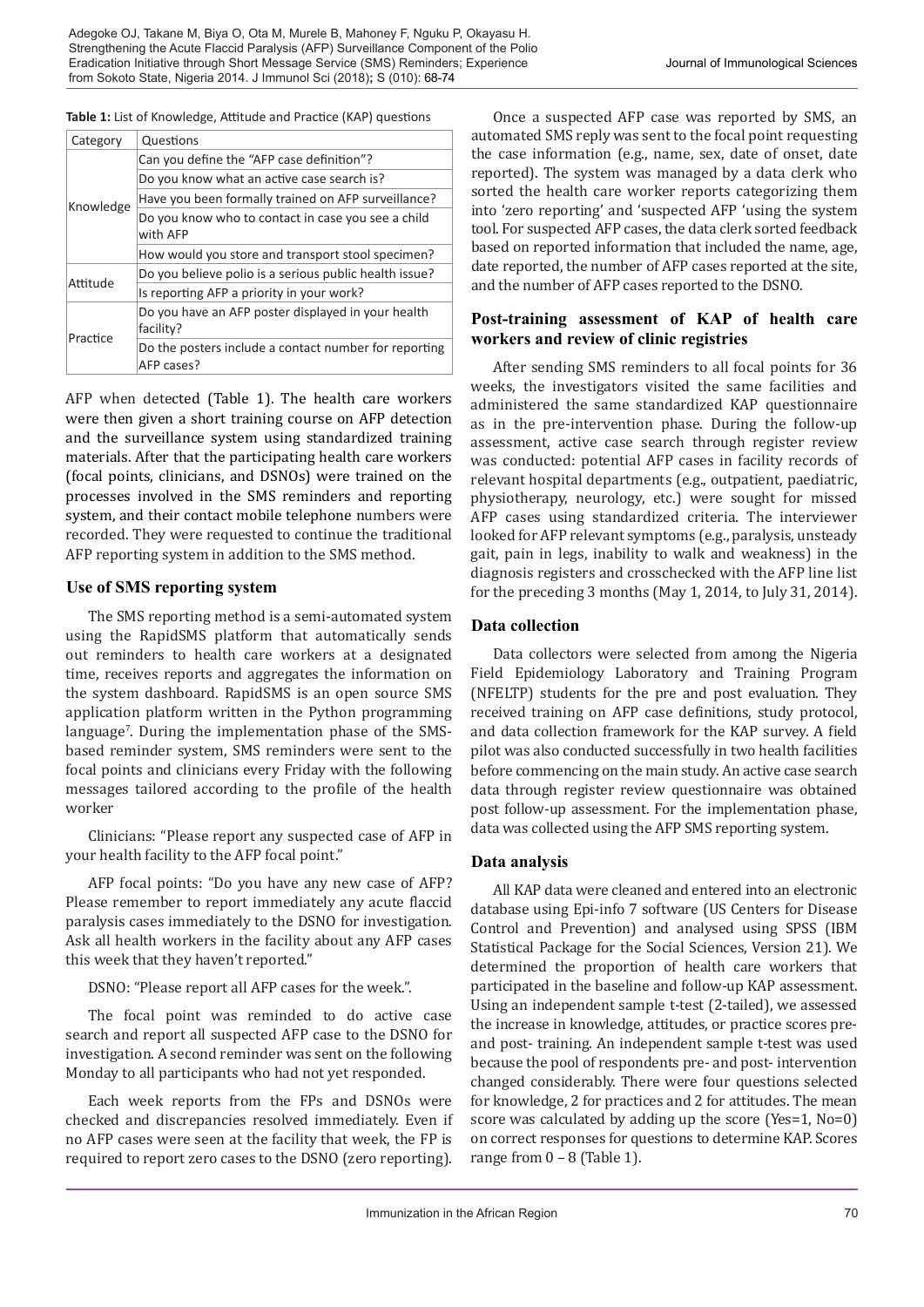Data from the weekly SMS reporting system were analyzed for reporting rate. Reporting sites were categorized into "Every week", "Variable reporting" and "Silent reporting".

# **Ethical review**

Ethical clearance was obtained from the Sokoto Primary Health Care Development Agency Board, Sokoto State, Nigeria.

#### **Results**

#### **Baseline assessment**

A total of 223 clinicians from 112 health facilities participated in the baseline KAP assessment. During the intervention, all participating health facilities were operational in active surveillance. One hundred and six (47.5%) of these clinicians were AFP focal points of various health facilities. The majority of the clinicians and AFP focal points were community health extension workers (CHEW). During the baseline survey, 80% of focal points answered questions correctly on AFP case definition, whereas only 48.9% of clinicians knew the proper case definition for AFP. Even fewer clinicians (19.7%) were found to have knowledge of active case search (Table 2).

|  |  | Table 2: Proportion of correctly answered questions by category |  |  |
|--|--|-----------------------------------------------------------------|--|--|
|--|--|-----------------------------------------------------------------|--|--|

# **Use of SMS reporting system**

The SMS reminder intervention system was operational for 36 weeks. The intervention period of November 2013 – July 2014 had an average of 54% completeness of report from AFP surveillance focal points. During the intervention period, a total of 176 AFP cases were reported through the SMS reporting system as compared to 233 AFP cases reporting through the official reporting channel for the same reporting period in 2012/2013 (Figure 1). Eighteen percent of confirmed AFP cases were reported through the SMS reporting system for the reporting period. The SMS reporting system picked up only one case not reported through the official reporting channel. Review of registers in surveillance sites did not find any missed AFP case during the SMS-based intervention. The average number of days between the date of AFP onset and that of notification during the study period was 5.6 days as compared to 6.2 and 9.2 in the similar period one and two years previously. NP-AFP rate per 100,000 population < 15Y was also comparable to similar periods in the previous years (Figure 2).

# **Post-implementation assessment**

Post implementation follow-up survey showed that

|                   |                                                                  | <b>Clinicians</b> |             | <b>Focal Points</b> |             |
|-------------------|------------------------------------------------------------------|-------------------|-------------|---------------------|-------------|
| <b>Categories</b> | <b>Questions</b>                                                 | Before, n=223     | After, n=84 | Before, n=106       | After, n=91 |
|                   |                                                                  | n (%)             | n (%)       | n (%)               | n (%)       |
| Knowledge         | Can you define the "AFP case definition"?                        | 109 (48.9)        | 53 (62.7)   | 85 (80)             | 87 (95.6)   |
|                   | Do you know what an active case search is?                       | 44 (19.7)         | 26(30.5)    |                     |             |
|                   | Have you been formally trained on AFP surveillance?              | 106 (47.5)        | 33(39.3)    | 89 (83.9)           | 83 (91.2)   |
|                   | Do you know who to contact in case you see a child with AFP      | 184 (82.5)        | 78 (92.8)   |                     |             |
|                   | How would you store and transport stool specimen?                |                   |             | 89 (83.8)           | 80 (87.9)   |
| Attitude          | Do you believe polio is a serious public health issue?           | 219 (98.2)        | 84 (100)    | 105 (99)            | 91 (100)    |
|                   | Is reporting AFP a priority in your work?                        | 222 (99.5)        | 81 (96.4)   | 105 (99)            | 87 (95.6)   |
|                   | Do you have an AFP poster displayed in your health facility?     | 195 (87.4)        | 78 (92.9)   | 98 (92.5)           | 74 (81.3)   |
| Practice          | Do the posters include a contact number for reporting AFP cases? | 167 (74.9)        | 77 (91.7)   | 93 (87.7)           | 76 (83.5)   |

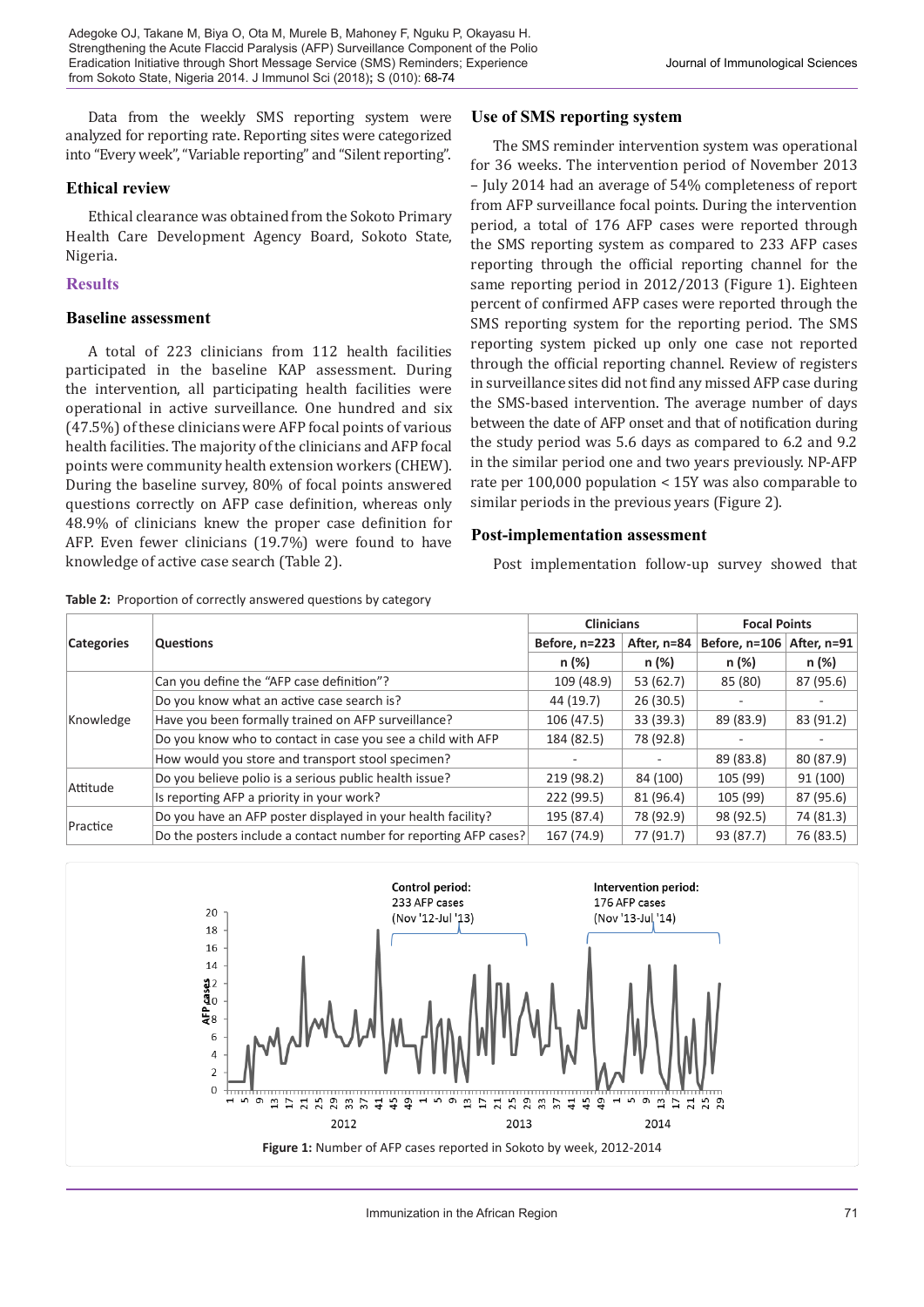95.6% of focal points and 62.7% of clinicians knew the AFP case definition. The finding represents a 15.6% and 13.8% improvement for AFP focal points and clinicians respectively. Approximately one third (30.5%) of clinicians had knowledge of active case search which showed a substantial increase when compared with the baseline survey. In contrast to the baseline survey, an increase of 10.3% of clinicians at the post-intervention survey knew who to contact after a child with suspected AFP was diagnosed (Table 2). Table 3 shows pre- and post-study KAP scores amongst focal points. Clinicians showed an improvement in practice which was statistically significant (p<0.05). However, no statistically significant difference

was found in knowledge and attitude of clinicians as well as attitude and practice of AFP focal points in pre and post intervention.

Three quarters (75%) of focal points in the follow-up assessment indicated they reported zero cases of AFP through the AFP SMS reminder system. Fifty-five percent of focal points indicated "I don't receive SMS credit" as a reason for not reporting through the SMS system. In the follow-up assessment, 45% and 37% of clinicians indicated that regular training and stipend respectively were sufficient motivation for AFP SMS reporting. Approximately half (46%) of focal points indicated that stipends were sufficient motivation for reporting (Table 4).

**Table 3:** Changes in Knowledge, attitude and practice scores, before and after the study (Mean score in each variable, scale of 0-8)

| Variables | <b>Clinicians</b> |             |         |               | Surveillance focal points |         |
|-----------|-------------------|-------------|---------|---------------|---------------------------|---------|
|           | Before, n=223     | After, n=84 | p value | Before, n=106 | After, n=91               |         |
|           | mean(SD)          | mean(SD)    |         | mean(SD)      | mean(SD)                  | p value |
| Knowledge | 1.99(1.09)        | 2.07(1.08)  | 0.54    | 2.52(0.75)    | 2.74(0.63)                | 0.03    |
| Attitude  | 1.98(0.18)        | 1.95(0.21)  | 0.34    | 1.98(0.19)    | 1.96(0.21)                | 0.38    |
| Practices | 1.62(0.69)        | 1.85(0.48)  | < 0.01  | 1.80(0.49)    | 1.65(0.67)                | 0.07    |



#### **Table 4:** Motivation for continued reporting by HCW during follow assessment

|                                        | Clinician, n= 177* | Focal point, n=107* |
|----------------------------------------|--------------------|---------------------|
| Motivation to report                   | n(%)               | n (%)               |
| Stipends                               | 66(37.3)           | 49(45.8)            |
| Awards & recognition                   | 6(3.4)             | 3(2.8)              |
| Regular meetings with program managers | 9(5.1)             | 2(1.9)              |
| Regular training & re-training         | 79(44.6)           | 25(23.4)            |
| Supervision                            | 13(7.3)            | 12(11.2)            |
| <b>Others</b>                          | 10(5.6)            | 16(15.0)            |

\* Includes HCW who did not participate in the baseline assessment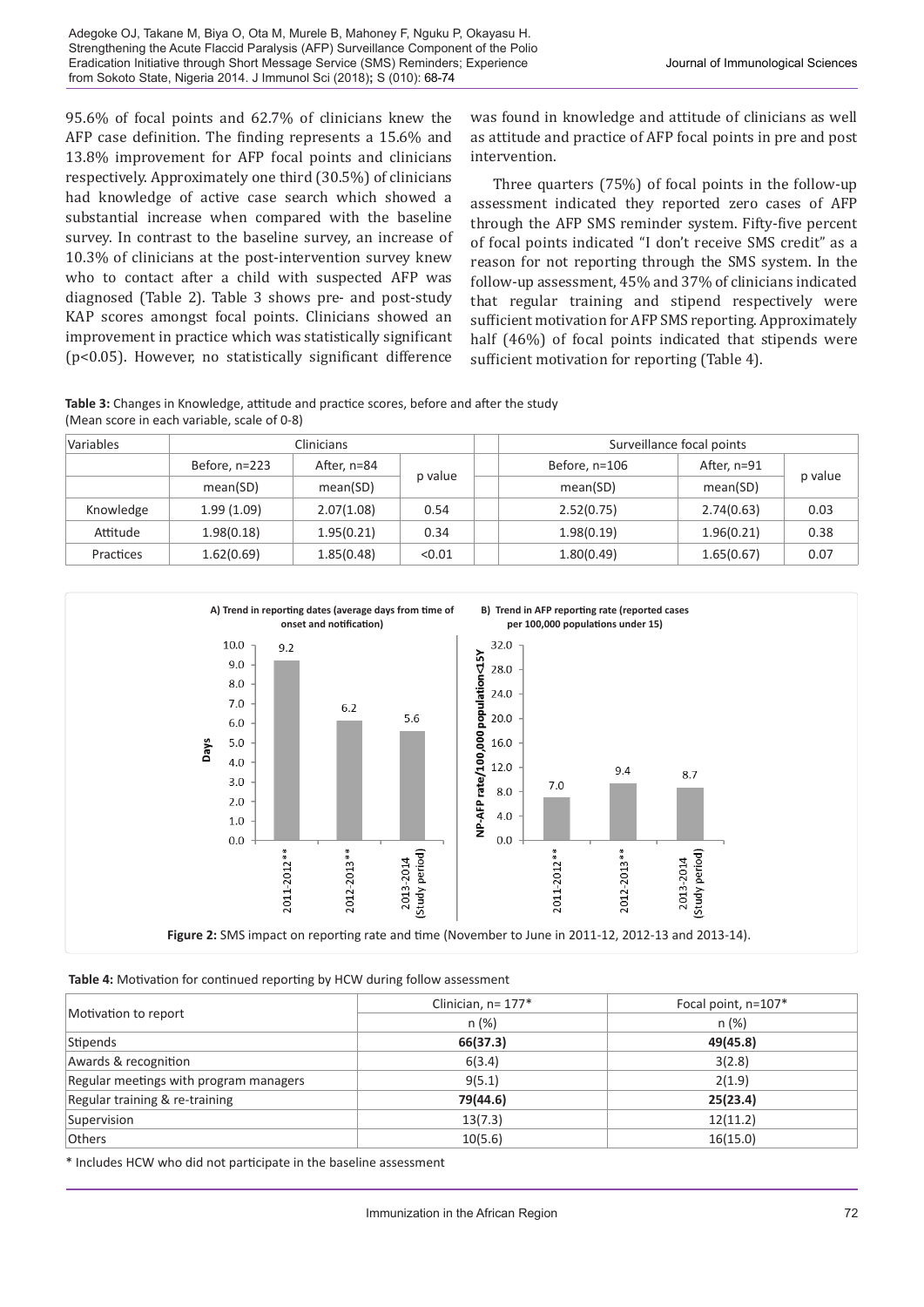#### **Discussion**

The SMS AFP surveillance project with baseline survey, SMS reporting, and on-site training contributed to polio surveillance in multiple ways. First of all, the project contributed to identifying and addressing the knowledge gaps amongst health care workers. The baseline survey found that a significant proportion of health care workers lacked the important knowledge required for adequate AFP surveillance. A significant proportion of health care workers lacked the important knowledge required for accurate identification, investigation and reporting of AFP, which is consistent with other studies $8,9$ .

At the baseline, most of these health care workers had never received formal training on AFP surveillance probably due to the significant attrition of healthcare workers and infrequent training given by the polio programme. The improvement in the follow-up survey indicated that the study strengthened AFP awareness and training to conventional AFP surveillance sites. Lastly, the initial survey of health facilities identified that 112 out of 127 focal sites in the state were operational, and a list of AFP reporting facility and focal points was updated accordingly.

More than 50% of focal points responded to SMS reminders, demonstrating the feasibility of this approach. Some health care workers responded to the SMS message in varied frequencies for lack of airtime credit. Although the use of SMS has been proven to yield positive results in reporting rate and surveillance<sup> $7,10-12$ </sup>, the incentives may introduce the risk of falsification of results and could be more effective if a toll-free SMS system is deployed.

The study showed no significant increase in non-polio AFP reported during the study. This is probably because the AFP reporting rate is already high in Sokoto<sup>4</sup> and there were not many missed AFP cases to be reported. The result is supported by the fact that no missed AFP cases were found

during the active case search during the post assessment visits. A similar study in Papua New Guinea demonstrated that the use of SMS reporting increased the detection of measles and AFP cases, suggesting that this approach is useful in the areas with low reporting<sup>13,14</sup>. Apart from a high baseline reporting rate, the health care worker strike in Sokoto state which lasted for four out of the nine months of this study could have affected the reporting rate<sup>15</sup>.

The number of days between the date of onset and date of reporting showed a slight decrease in time. However, this trend might be due to improvement in the reporting system over the years and may not solely be attributed to the SMS intervention. Indeed, this is likely the case as a similar trend was observed in Kebbi State, a nearby state without any SMS or training intervention (Figure 3).

As next steps, the study should be expanded to cover non-conventional health care providers and community informants, which is not part of the official surveillance system, and to areas with low AFP reporting rate, where there is more opportunity to identify unreported cases. In particular, the inclusion of these non-conventional informants amongst underserved and hard to reach populations would provide a unique opportunity to overcome access challenges<sup>16</sup>.

#### **Conclusion**

The use SMS for AFP reporting improves reporting rate and timeliness. This innovative approach performs as well as the regular method. It remains a low-cost and efficient approach for surveillance activities. This approach would be a useful tool to improve AFP surveillance in difficult to reach, access compromised or countries/places without sufficient surveillance staff.

#### **Acknowledgement**

We would like to appreciate all residents of the Nigeria Field Epidemiology and Laboratory Training Program who